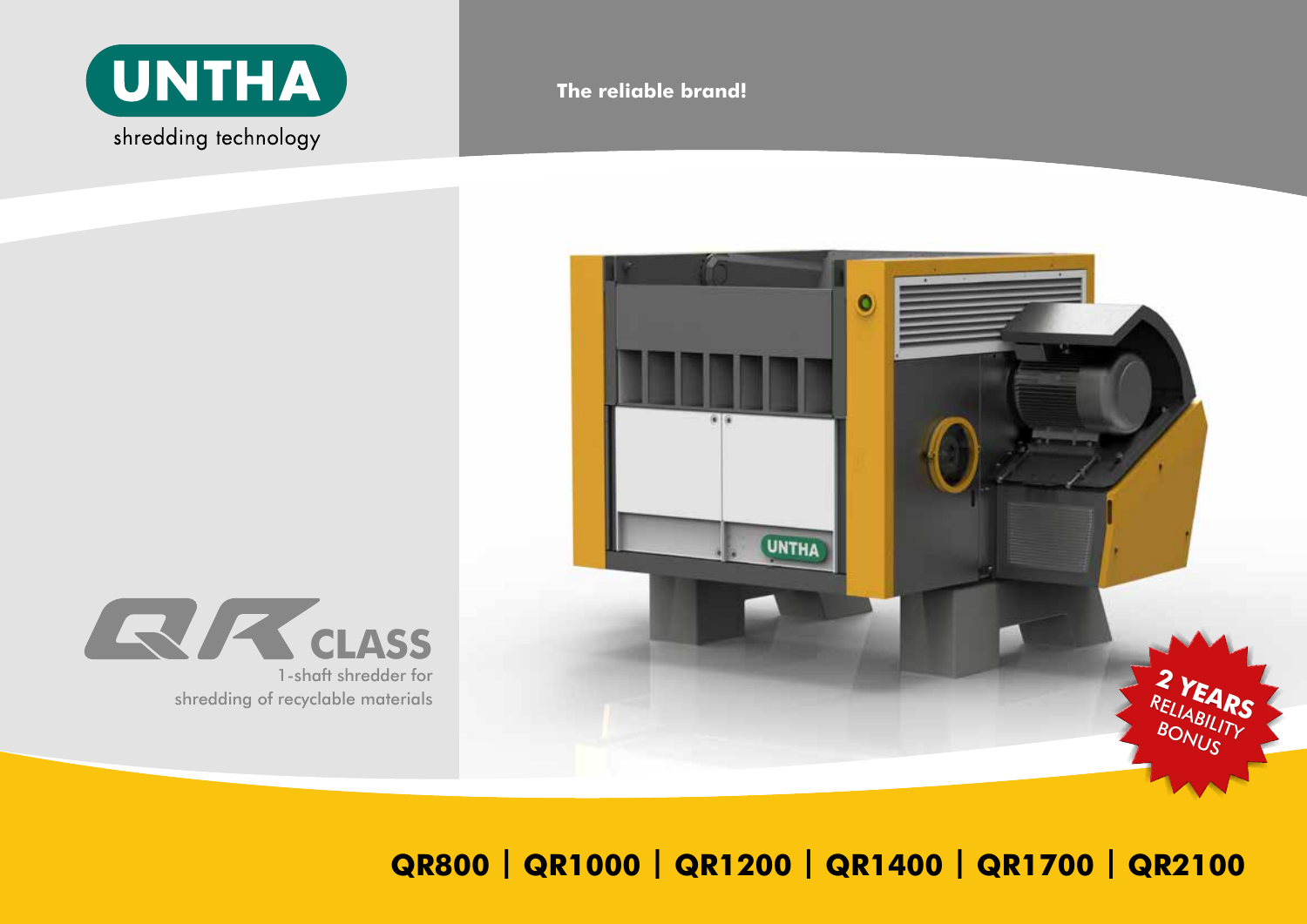

# **TROUBLE-FREE SHREDDING OF RECYCLABLE MATERIALS**

The QR class is a new generation of extremely reliable and versatile high-performance single-shaft shredders. These products are all about the trouble-free shredding of recyclable materials. With the QR class, operators can be sure of avoiding unscheduled downtime as these machines do what they were built for - the reliable shredding of material.

The QR class was developed and realised over a two-year period, in cooperation with users from industry and commerce. This cooperation has resulted in a new series of single-shaft shredders that leave nothing to be desired. In addition to the robust, universal cutting unit, indestructible body and reliable, completely maintenance-free pusher technology, the technical highlights of this product also include a resilient drive system that comes with a safety coupling. In contrast to standard units, the QR class does not require a shaft stub, as the gears are integrated in the rotor. This results in a significant reduction of repair efforts. Yet another outstanding technological feature is the multi-functional flap that allows quick and easy access to the cutting chamber for the efficient emptying of the hopper and removal of foreign objects.

Furthermore, the pusher may be cleaned in an ergonomic and safe position. The simple operation is based on a high-resolution touch-screen display, intelligent pusher controls, long maintenance intervals and the quick and safe access to all machine components. All these factors combined make operation and maintenance of these units as easy as never before!

# **UNTHA RELIABILITY BONUS**

UNTHA is convinced of the reliability of the QR class and grants, for all machines, a warranty of two years or 4,000 hours of operation (starting on the delivery date), depending on which value occurs first.

# **AREAS OF APPLICATION**

The QR class is particularly recommended for the processing of all kinds of plastics, independent of shape, state or properties of the material, ranging from foils, lumps, profiles, fibres, ribbons, hollow parts, post-consumer and production waste to composite materials, files and data, paper and cardboard, waste wood and pallets, etc.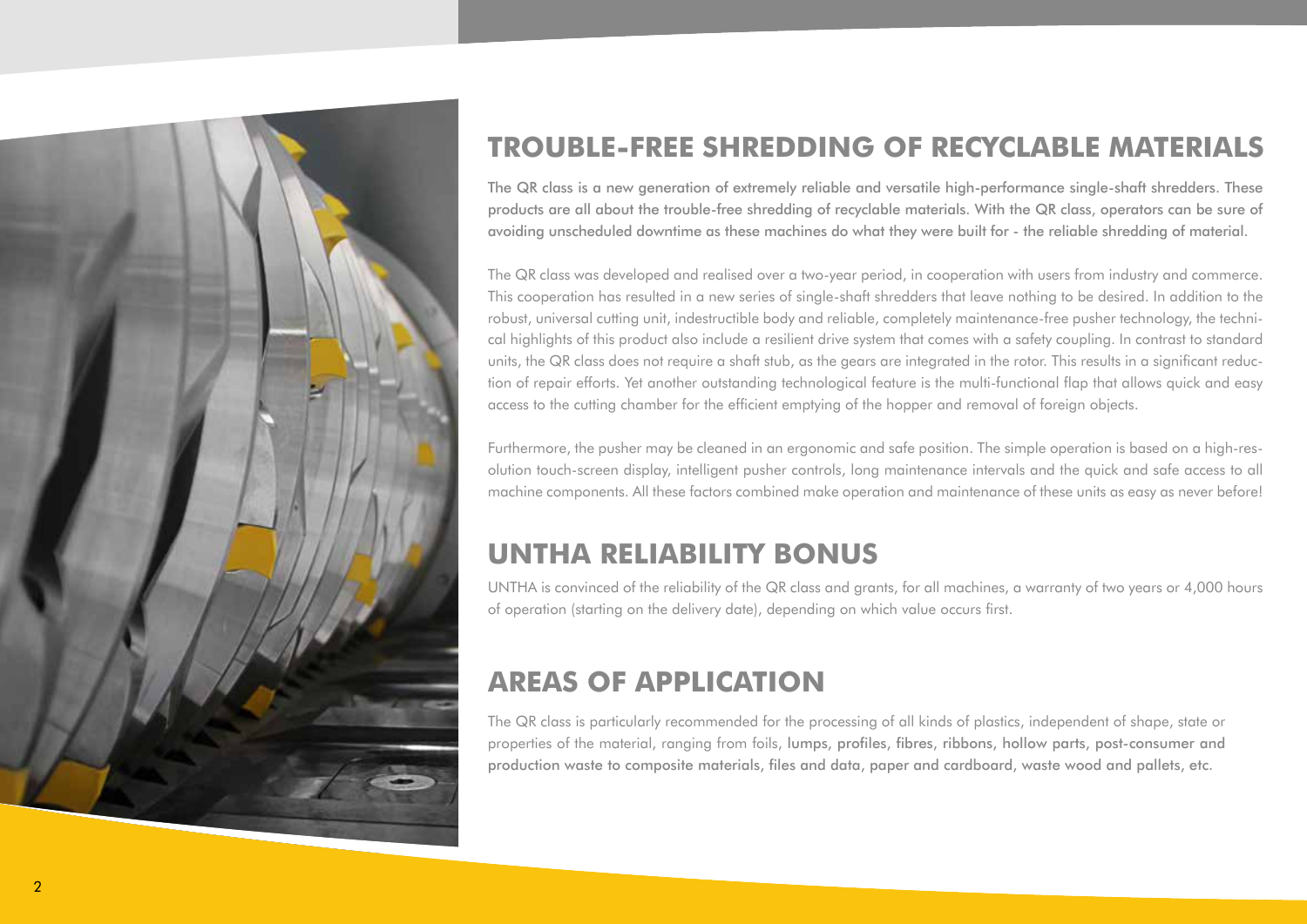

## **YOUR BENEFITS:**

- Outstanding reliability
- Maximum availability
- High performance
- Exceptional versatility
- Easy maintenance
- Premium granulate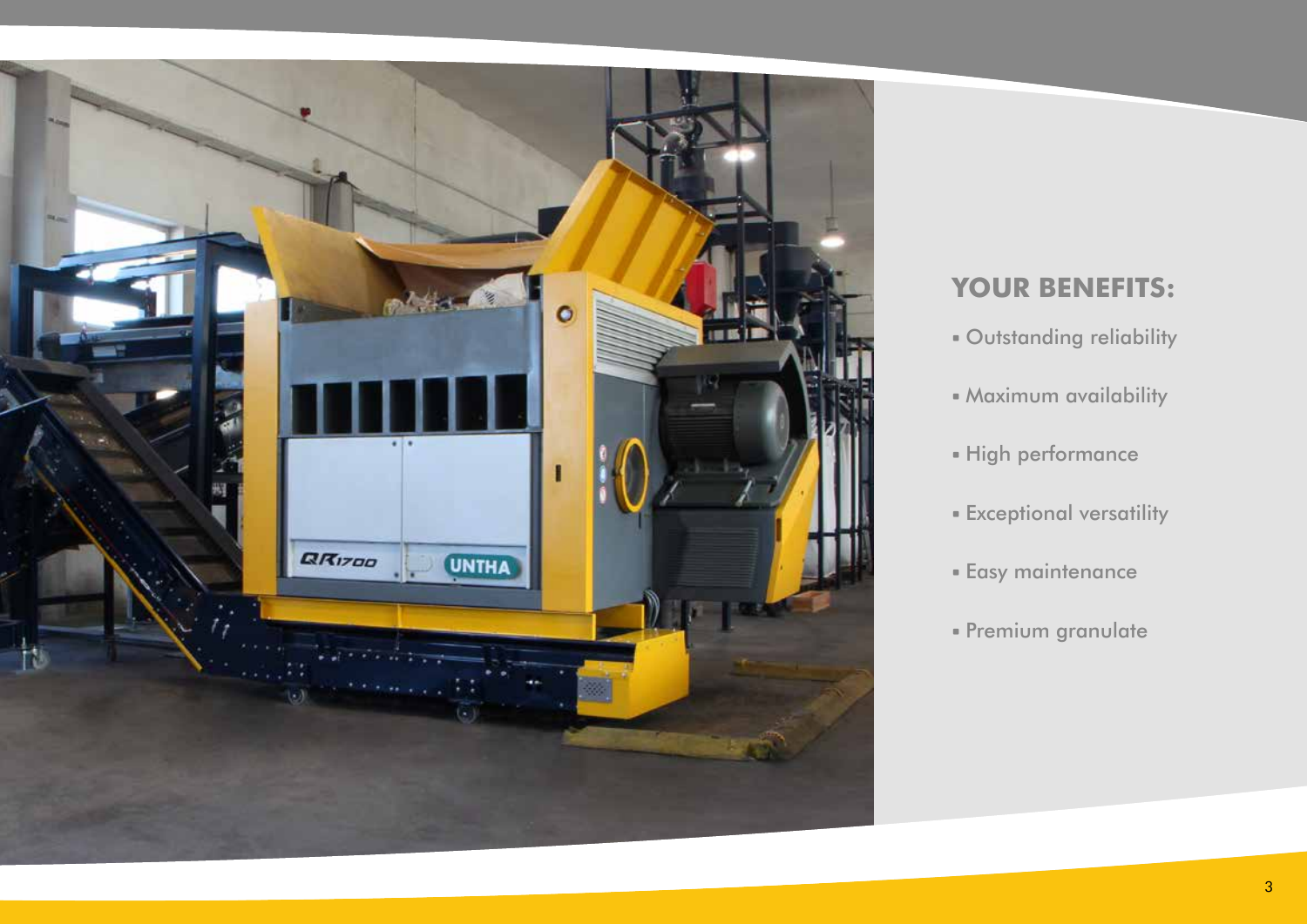# **QUALITY FEATURES**



#### Effective cutting system

The special rotors (smooth or profiled) have a large diameter and are equipped with bolted cutter holders.

The adjustable main and secondary cutting bar as well the cutters may be reversed up to 4 times.



#### Flexible perforated screen unit

The hydraulically lowerable screen corpus ensures an ergonomic and time-efficient cleaning/replacement of the perforated screen. The convenient screen pan system allows an easy and quick replace of the screen segments. In addition the screen troughs are two-way exchangeable.

#### Robust machine body

The compact construction facilitates a space-saving set-up and smooth integration in the overall plant. A low filling level ensures maximum flexibility when it comes to loading. The large filling volume increases the process safety and reduces the risk of bridge formations.



Symbolic image QR1700: The individual machine types may vary in terms of design and finish.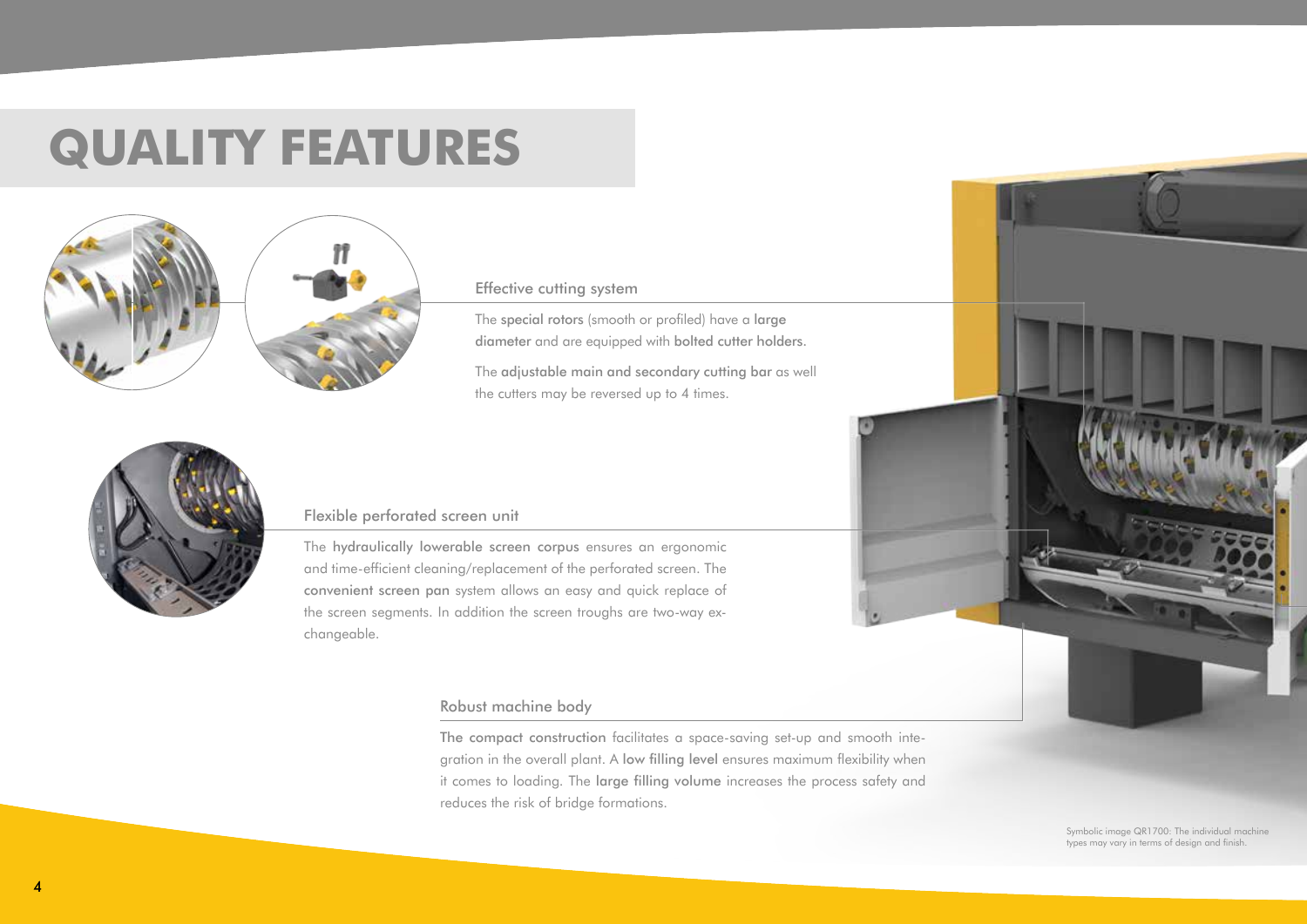

#### Maintenance-free pusher system

The hermetic, internal pusher system requires no maintenance and prevents material leakage.

The profiled pusher floor prevents the pusher getting jammed and facilitates the processing of thin-walled materials.

#### Fail-safe power train

The reliable safety coupling protects the cutting system and the power train. Due to the integrated planetary gear, there is no shaft stub required.

The service window enables a direct and speedy access to the safety coupling.



#### Exceptionally user- and maintenance-friendly

The hydraulic multi-functional flap ensures an easy and fast access to the cutting chamber (more details on page 6)

An integrated operating element for the multi-functional flap and the screen corpus provides a good view of the hazard area and facilitates operation.

All components may be accessed quickly, safely and ergonomically and have long maintenance intervals.

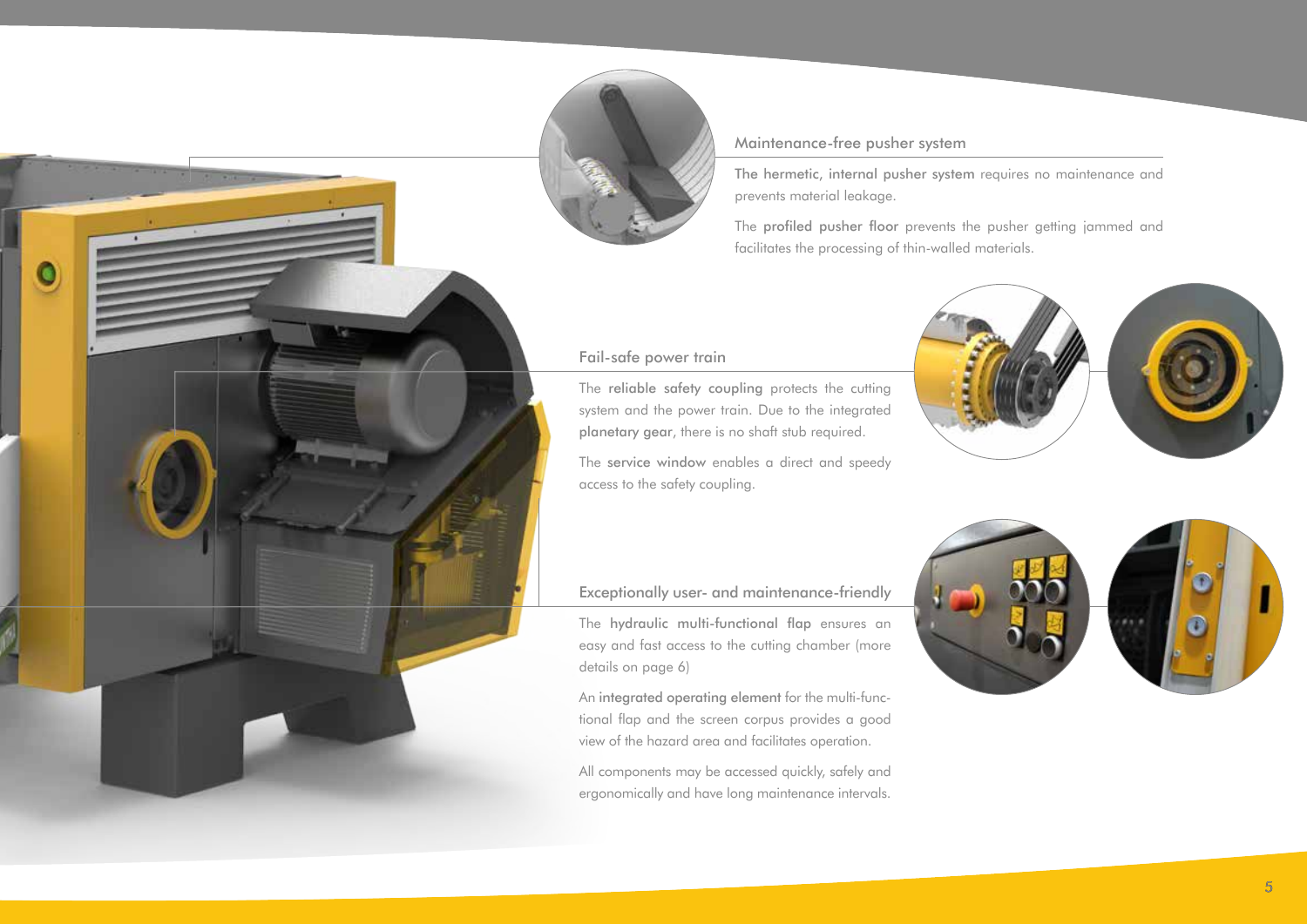## **YOUR CUSTOMISED MACHINE: EXTRAS**

- Frequency converter: Ensures optimised machine performance and short current peaks during start-up and reversing.
- Flexible controller upgrades: Facilitates customer-specific control system adaptations and upgrades.
- Special attachment hoppers: For optimal adjustment to the input material and feeding method.
- Rotor wear protection (hard surfacing): Significantly increases rotor availability with abrasive materials.
- Automatic central lubrication system: All important lubrication points are supplied continuously with lubricant and hence are less prone to wear
- Rotor cooler: Ensures the reliable shredding of materials with a particularly low melting point.
- Remote maintenance: For speedy fault diagnosis and trouble-shooting as well as machine optimisation.
- Operating status display: For the speedy, visual display of the machine operating status.
- UNTHA Carefree Packages (gold, silver, bronze): Ensure that machines are technically sound and ready for use at all times.
- UNTHA Lifetime Support: Guarantees maximum availability throughout the lifetime of the machine.

## **HYDRAULIC MULTI-FUNCTIONAL FLAP**

The innovative service and maintenance flap is hydraulically operated and offers easy, quick access to the cutting unit.



the indexable cutters and cutting bars easy to replace, the removal of foreign objects and the process of adjusting the cutting gap particularly efficient and straightforward.

ing of the hopper and the cleaning of the pusher in an ergonomic, safe position.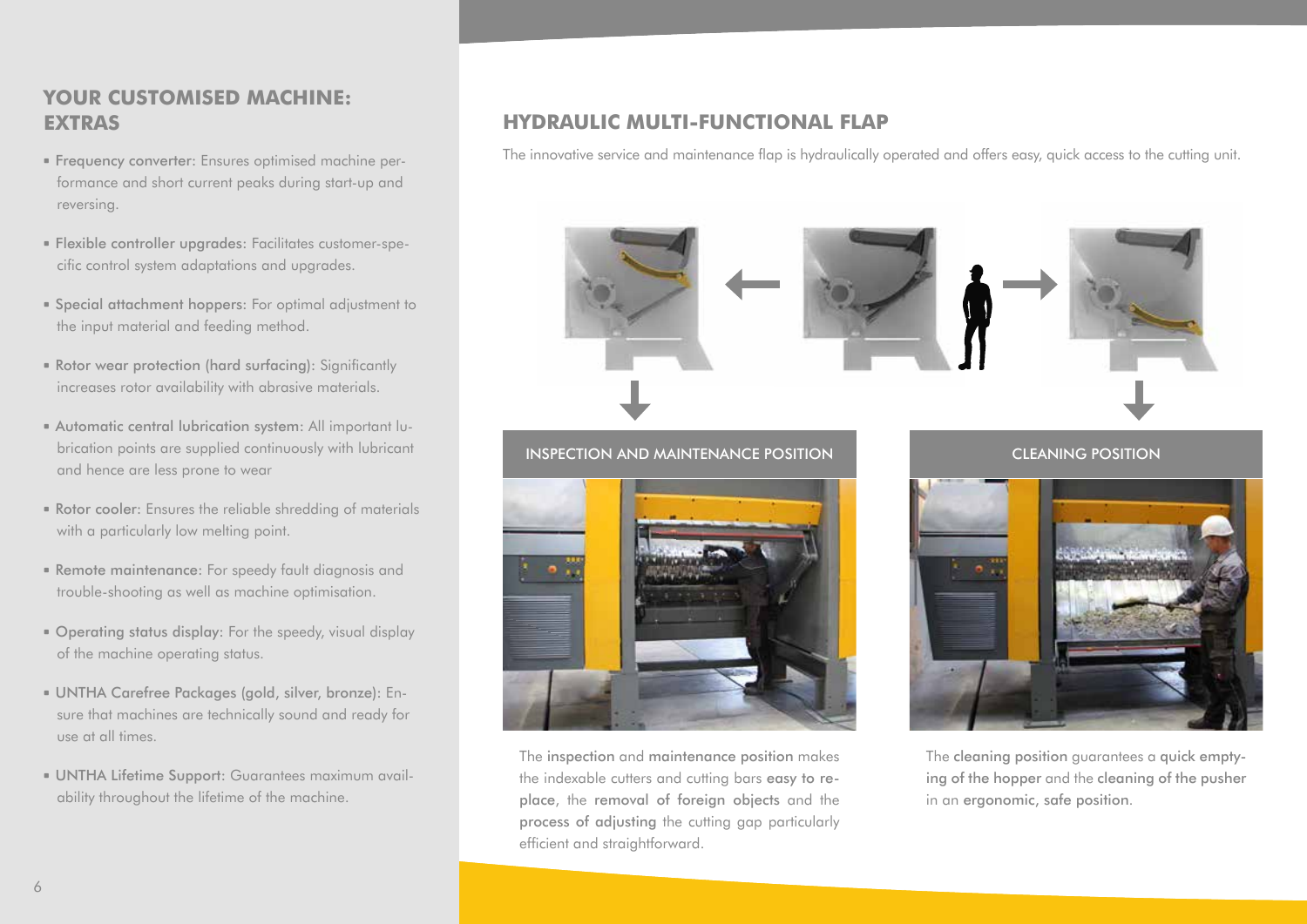

| <b>TECHNICAL DATA</b> |     | <b>QR800</b>                        | <b>QR1000</b> | <b>QR1200</b> | <b>QR1400</b> | <b>QR1700</b>      | <b>QR2100</b>     |
|-----------------------|-----|-------------------------------------|---------------|---------------|---------------|--------------------|-------------------|
| Drive power           | kW  | 22/30                               | 22/30/37/45   | 37/45/55      | 45/55         | 55/75/90/110*/150* | 90/110*/150*/180* |
| Rotor length          | mm  | 800                                 | 1000          | 1200          | 1400          | 1700               | 2100              |
| Ø Rotor               | mm  | 450                                 | 450           | 450           | 450           | 560                | 560               |
| Rotor speed           | rpm | Standard = $97$ (optional 80 - 120) |               |               |               |                    |                   |
| Fill opening          | mm  | 800 x 1300                          | 1000 x 1800   | 1200 x 1800   | 1400 x 1800   | 1700 x 2100        | 2100 x 2100       |
| Hydraulic power       | kW  | 1.1                                 | 2.2           | 2.2           | 2.2           |                    |                   |
| Ø Screen              | mm  | $15 - 100$                          | $15 - 100$    | $15 - 100$    | $15 - 100$    | $15 - 100$         | $15 - 100$        |
| Size cutters          | mm  | 34                                  | 34            | 34            | 34            | 40 (optional 60)   | 40 (optional 60)  |
| Weight**              | kg  | 3800                                | 4600          | 5100          | 5600          | 12000              | 13000             |
|                       |     |                                     |               |               |               |                    |                   |

| A    | в    | C.   |
|------|------|------|
| 1580 | 1745 | 2200 |
| 1790 | 2150 | 2400 |
| 2010 | 2150 | 2400 |
| 2190 | 2150 | 2400 |
| 3340 | 2410 | 2600 |
| 4200 | 2410 | 2600 |
| 3770 | 2410 | 2600 |
| 4620 | 2410 | 2600 |
|      |      |      |

**CISTING** 

Length  $(A)$   $\qquad \qquad$  Width  $(B)$ 

○



**QR800 - QR1400 QR1700 - QR2100**



Dimensions in mm.

\*) Two-sided drive \*\*) With the lowest drive power Height (C)